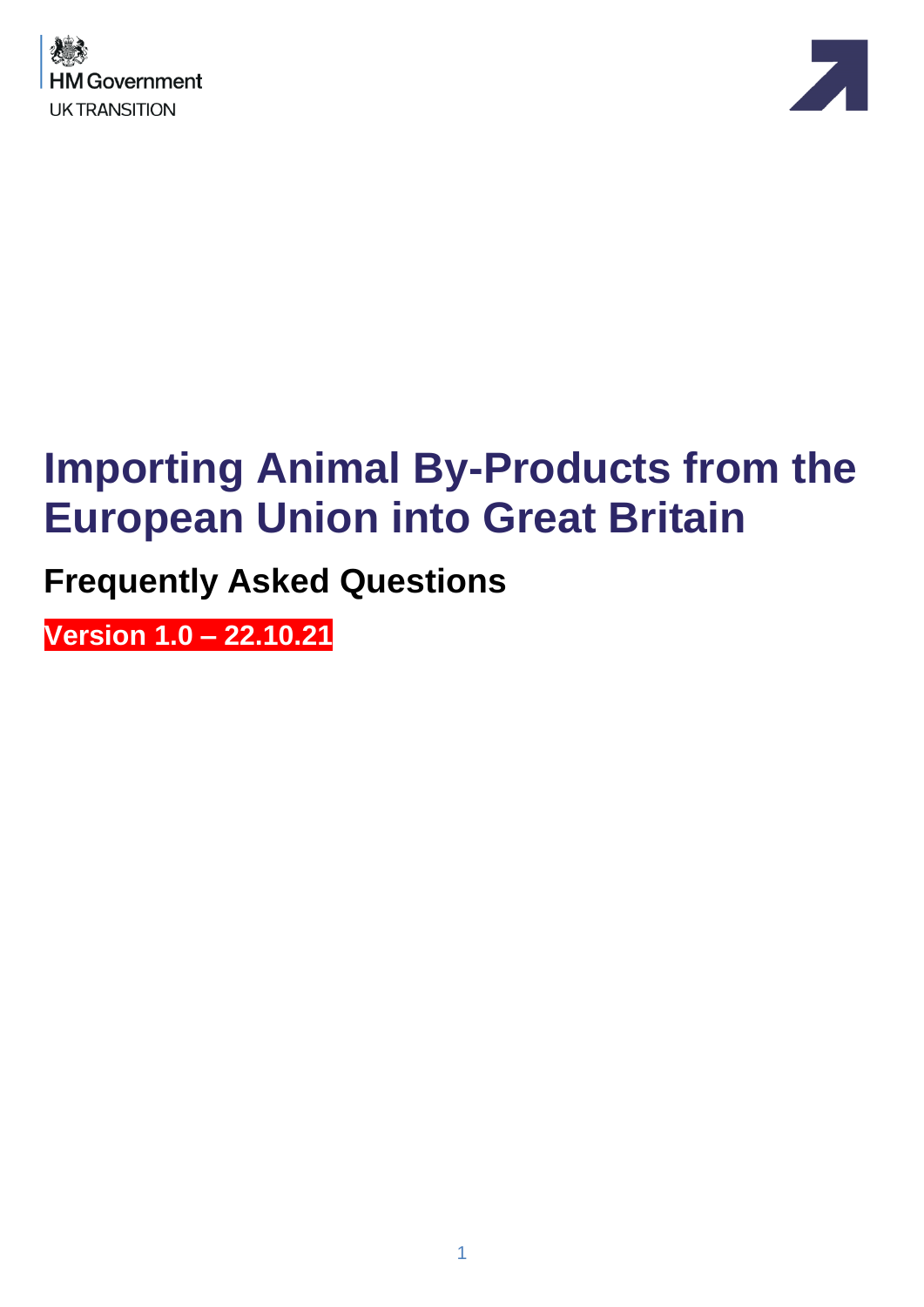



# **Animal By-Products (ABP)**

#### **What is an Animal By-Product?**

Animal by-products are products that are of animal origin but that are not for human consumption.

#### **What changes are coming into force for ABP in January and July 2022?**

From 1 January 2022, the importer in Great Britain (or a representative acting on their behalf) must pre-notify the authorities about [imports of ABP](https://www.gov.uk/guidance/importing-or-moving-live-animals-animal-products-and-high-risk-food-and-feed-not-of-animal-origin#animal-by-products) using the [IPAFFS](https://www.gov.uk/guidance/import-of-products-animals-food-and-feed-system) system.

From 1 July 2022, goods must be accompanied by a certified Export Health Certificate (EHC). Goods must also come in through a point of entry with a [Border Control Post](https://www.gov.uk/government/publications/uk-border-control-posts-animal-and-animal-product-imports) (BCP) that is designated to receive those goods.

Note that import requirements, including EHCs, are already in place for [a small number of high](https://www.gov.uk/guidance/importing-or-moving-live-animals-animal-products-and-high-risk-food-and-feed-not-of-animal-origin)  [risk animal by-products.](https://www.gov.uk/guidance/importing-or-moving-live-animals-animal-products-and-high-risk-food-and-feed-not-of-animal-origin)

#### **Do we have to be registered on Traces NT to import goods from the EU to GB?**

No. Traces is an EU system. Importers must register for and submit a pre-notification via IPAFFS in order to be able to import ABP from the EU.

#### **Is there a list of ABP subject to veterinary checks?**

Check if the CN code for your product is listed in Regulation 2019/2007 to find out if your ABP commodity is subject to official controls at a BCP. Note that this list is not exhaustive. Please refer to [the model health certificates](https://www.gov.uk/government/collections/health-certificates-for-animal-and-animal-product-imports-to-great-britain) or Import Information Notes (IINs) for guidance on whether an ABP commodity is permitted to be exported into GB and what veterinary checks are required.

You can also get advice from the competent authority in the EU Member State from which you will be exporting.

#### **Are samples of ABP subject to Sanitary and Phytosanitary (SPS) import controls?**

SPS import requirements will apply to samples, whether intended for human consumption or not. There are some cases in which the import of some trade samples can be permitted under an authorisation/licence. This authorisation sets conditions which will limit what can be done with the sample, e.g., a product for human consumption being taste tested by employees of the importing company only.

If you wish to import samples, you should contact the [Animal and Plant Health Agency](https://www.gov.uk/guidance/get-an-export-health-certificate#if-you-need-help) (APHA), who can provide details and clarification on any authorisations or licence you may require.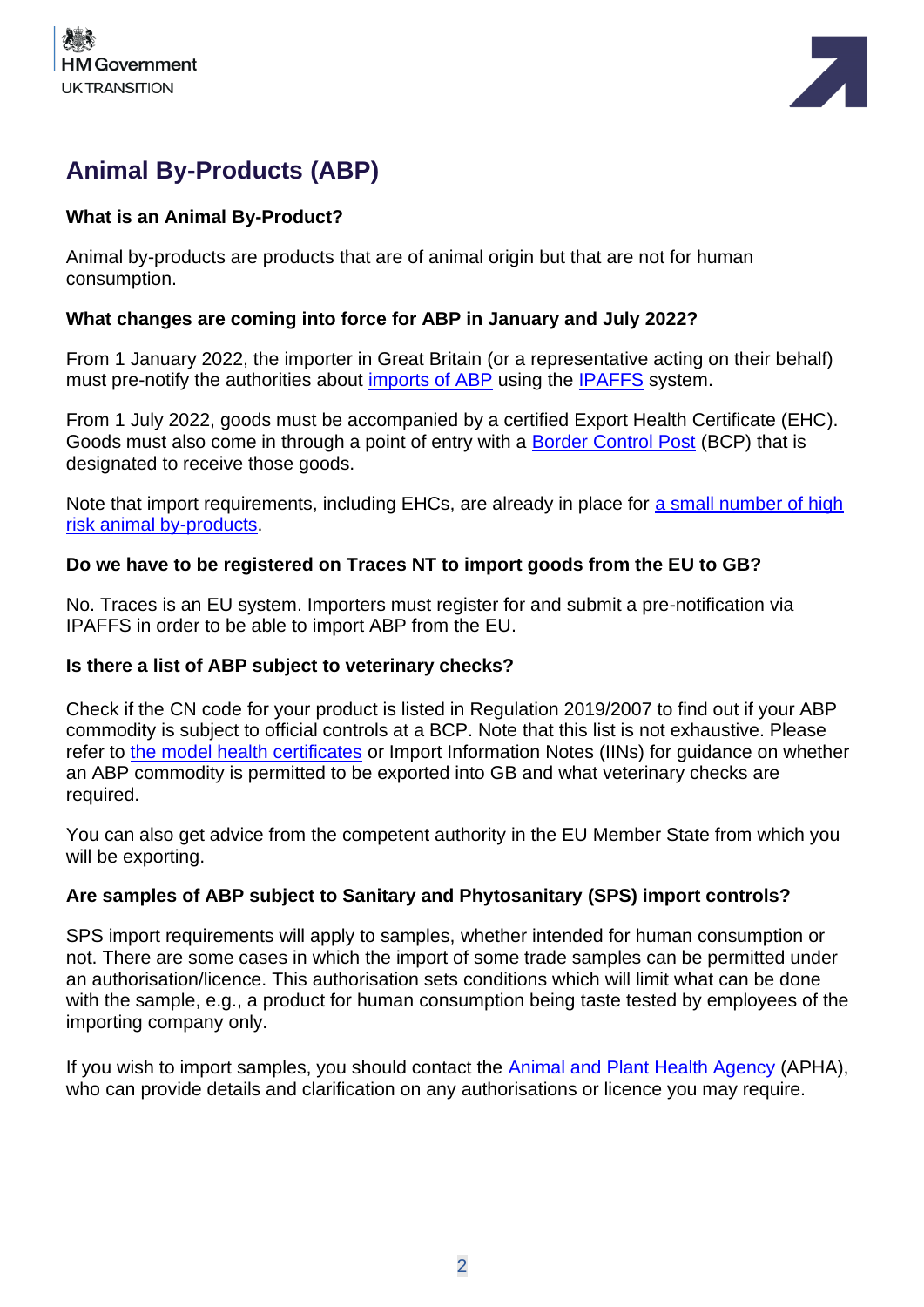



#### **Is a UNN required for imports of ABP?**

No. A UNN will not be required on the Export Health Certificate for ABP.

## **IPAFFS**

#### **What is IPAFFS?**

IPAFFS is the import of products, animals, food and feed system (IPAFFS) and is the system used to pre-notify the authorities about arrival of imports of live animals, animal products and high-risk food and feed not of animal origin.

It is the responsibility of the GB importer (or a representative acting on their behalf) to register for IPAFFS to pre-notify the relevant authority of the goods' arrival.

#### **Can a customs agent submit the IPAFFS declaration on the importer's behalf?**

Yes. You can employ an agent to act on your behalf to submit notifications on your behalf.

#### **How do I register to use IPAFFS?**

You will need to set up a Government Gateway account and then to register for the IPAFFS system. We have a quide and a video showing how to register for IPAFFS and we are running webinars on how to submit a notification – see [gov.uk](https://www.gov.uk/guidance/webinars-for-importers-of-food-and-drink-products-from-the-eu-to-great-britain) for dates and recordings.

#### **Can we try out IPAFFS?**

There is a link to a training environment on our [microsite.](https://www.dropbox.com/scl/fi/nkg4nltxghurtqp9oncp3/Moving-Goods-from-the-European-Union-into-Great-Britain.-New-Requirements-from-October-2021.paper?dl=0&rlkey=xe77te92f6adbnez96b4h26s8) Note that you will need to register for a Government Gateway account to access the training environment.

#### **Is there a time limit for uploading the EHC into IPAFFS?**

The importer will need to upload the Export Health Certificate to IPAFFS prior to the consignment's arrival in Great Britain, and no later than the required pre-notification time. Note that this will not need to be done until EHCs are required, from 1 July 2022.

#### **Is it just the EHC that needs to be uploaded or also accompanying documentation?**

You must upload a copy of the EHC, but there are no restrictions against also uploading accompanying documentation.

#### **What happens if the IPAFFS administrator leaves the company?**

We recommend that more than one person is set as the administrator for the company, but if you do find you have no one assigned, please contact the Animal and Plant Health Agency at imports@apha.gov.uk to resolve the issue.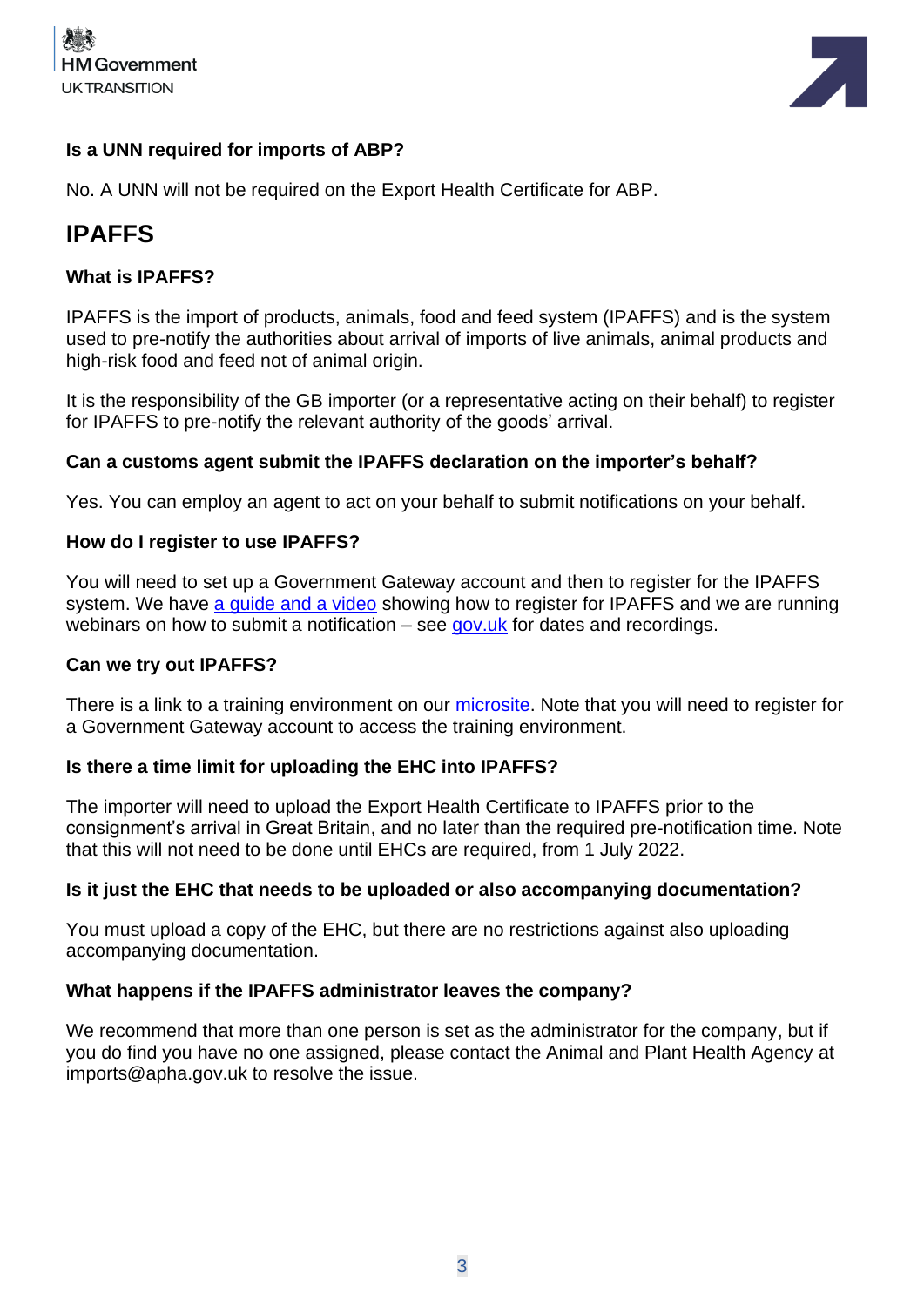



#### **Will there be a CSV capability for bulk upload in IPAFFS?**

Currently, there is no CSV capacity bulk upload for products of animal origin. We are exploring delivering advanced capabilities in the future.

#### **Can you notify more than 24 hours in advance?**

Yes. There's no limit on how far in advance you can raise a notification, only a minimum required time.

#### **Can goods go through any port between 1 January and 1 July, not just those specified for a particular type of product only?**

Yes: until 30 June 2021, you can continue to arrive at any point of entry. From 1 July 2022 you must bring those goods in via an established point of entry with an appropriately designated Border Control Post.

#### **Do we need to pre-notify if we have a specific import licence (e.g., under IAPO or SAPO)?**

Yes. All imports of ABP products must be pre-notified on IPAFFS.

#### **Does 'country of origin' mean the country you are sending from or the country where the product is produced? What if my product includes ingredients from several countries?**

For animal products the country of origin means where the animals originate, or where goods were produced, manufactured and packaged (labelled with the identification mark).

#### **We deliver to GB customers from ROI on a DDP basis and our UK entity (which has an EORI number, etc) acts as the 'Importer of Record'. Can we use the UK entity to complete the IPAFFS entry on behalf of our customers?**

In some cases, the importer may use an agent to complete the requirements on behalf of the importer, who will provide the relevant documentation and notifications. The terms of responsibility will be established between the agent and the importer; therefore, it can be the actual importer or the agent that completes IPAFFS.

#### **If the truck and trailer registration numbers are not known when the EHC is completed for IPAFFS pre-notification, can they be added manually to the certificate when the goods are collected?**

No, all the requirements must be met for the EHC to be issued. In a scenario where the truck changes en route, you will be able to contact the port health authority and update the IPAFFS pre-notification rather than issue a new certificate.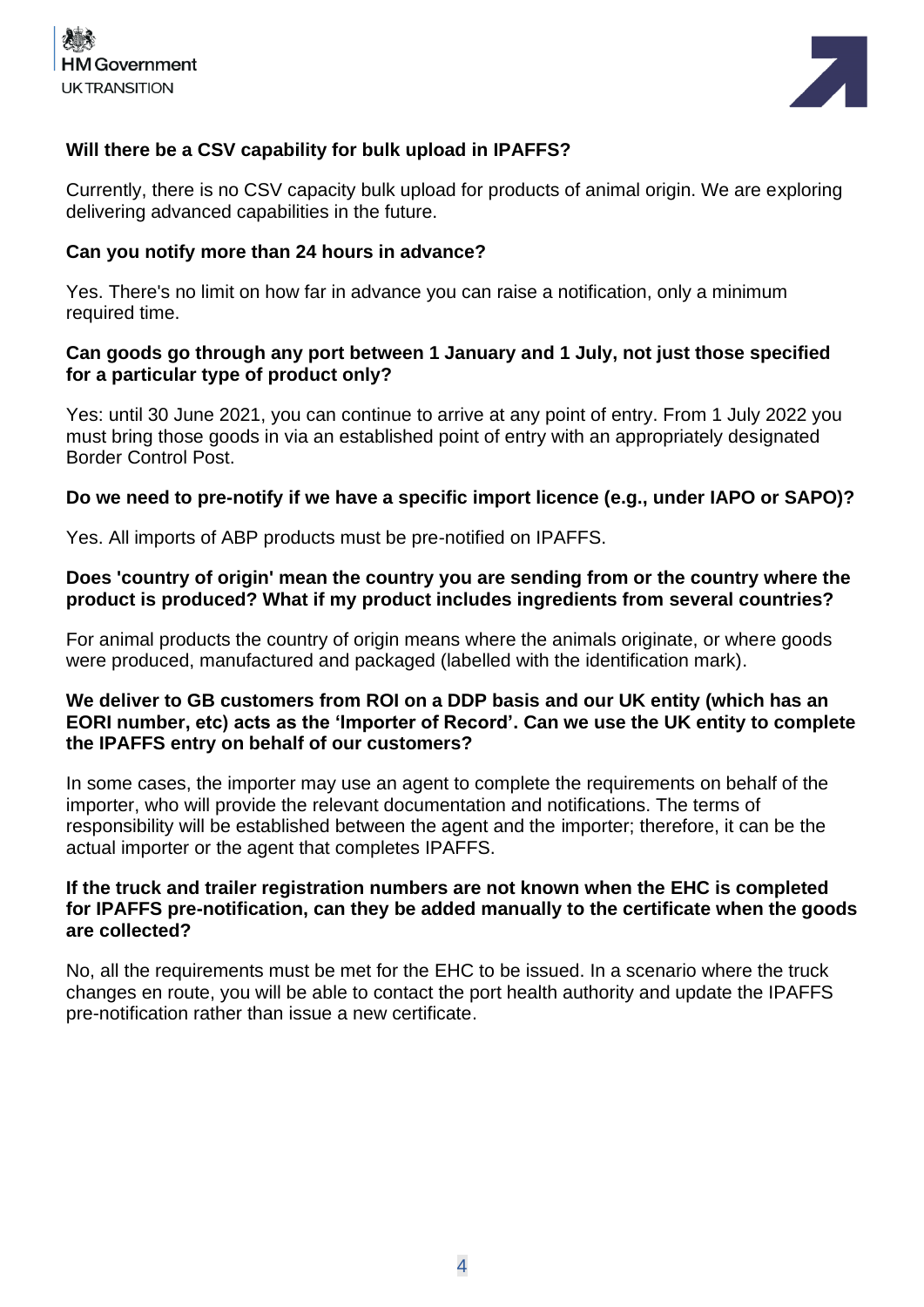



#### **When raising an entry in IPAFFS, does the registration number that IPAFFS will provide need to go on the EHC?**

There is no need to attach the registration number on the EHC unless it is an item that has a specific requirement for a unique notification number and that only applies to the import of live animals and products of animal origin under safeguard measures.

#### **How far in advance do we pre-notify on IPAFFS and when is the latest we can do this?**

Pre-notification time is set in legislation, which requires pre-notification to be made at least 24 hours prior to arrival at the port of entry. However, the legislation allows for a derogation, reducing the notification time to no less than four hours prior to arrival, where logistical constraints prevent earlier pre-notification. This derogation can be applied by the competent authority at the Border Control Post (BCP).

From 1 January 2022 businesses will be able to take advantage of the derogation and notify no less than four hours in advance of arrival at the point of entry, without any need to contact the relevant competent authority.

This is a temporary arrangement. From 1 July 2022, importers will be required to contact the competent authority at the point of entry to determine if, and by what degree, a derogation from 24 hours can be applied.

Anyone taking advantage of the derogation between 1 January and 30 June will need to consider that they may not be able to do so from 1 July 2022.

#### **Does the derogation apply to goods from destinations other than the EU?**

The derogation applies only to EU to GB imports of POAO, ABP and HRFNAO subject to SPS border controls from 1 January 2022.

This temporary derogation does not apply to rest of world goods transiting the EU which are not cleared for circulation on the EU market where the final destination is Great Britain.

There is no change to existing controls introduced on 1 January 2021, or to controls in place for third countries not subject to the phased introduction of import controls.

The importer (or a representative acting on their behalf) is responsible for ensuring that the prenotification is raised in time and other requirements (such as provision of an EHC) are met. Once the product has been imported into Great Britain, the importer is liable for the consignment.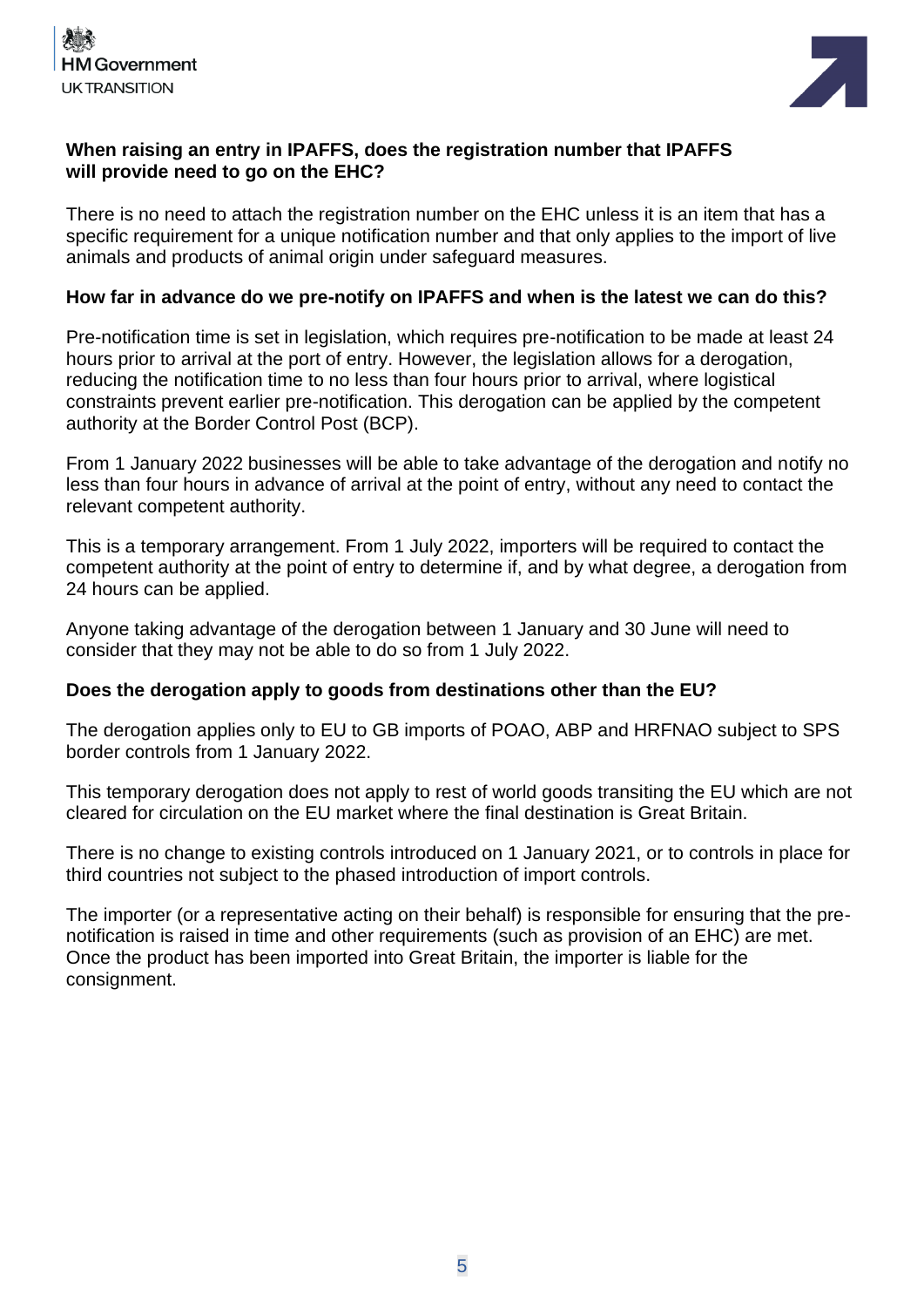



## **ABP categories**

#### **I don't know if my product is an ABP – where can I find this information?**

If the animal product is not for human consumption, it would be classified as an ABP. To find more detail on each category please visit [here.](https://www.gov.uk/guidance/animal-by-product-categories-site-approval-hygiene-and-disposal#abp-categories-explained)

#### **Is there a list of what ABPs GB considers high risk?**

High risk ABPs are those in either Category 1 or Category 2. To find the products listed in each category please visit [here.](https://www.gov.uk/guidance/animal-by-product-categories-site-approval-hygiene-and-disposal#abp-categories-explained)

#### **Is pet food ABP or POAO?**

Any product that comes from an animal and that is for human consumption is POAO. Any product from an animal not for human consumption is an ABP – so pet food is an animal byproduct.

#### **Are fish meals and fish oils considered as ABP?**

It depends on the final use. Fish meal is not for human consumption, so is classified as an ABP. Fish oils, in capsules for human consumption, are classed as products of animal origin (POAO).

#### **If I need to import finished pet food from EU, would it be considered as ABP?**

Yes. When a pet food is finished – and can be placed on a supermarket shelf – it has reached an end point from the perspective of ABP controls. However, it would still need an EHC and fall under the ABP regulations in terms of import documentations.

#### **For IVD reagents containing ABP (e.g., bovine serum albumin), are finished CE marked kits in scope? Does the treatment of the material e.g., lyophilisation determine whether products are in scope? Are products from cell cultures classed as ABP, e.g., enzymes, antibodies, antigens and other biologics?**

Yes, they would be in scope and would need to have the required licensing and documentation to be imported into GB.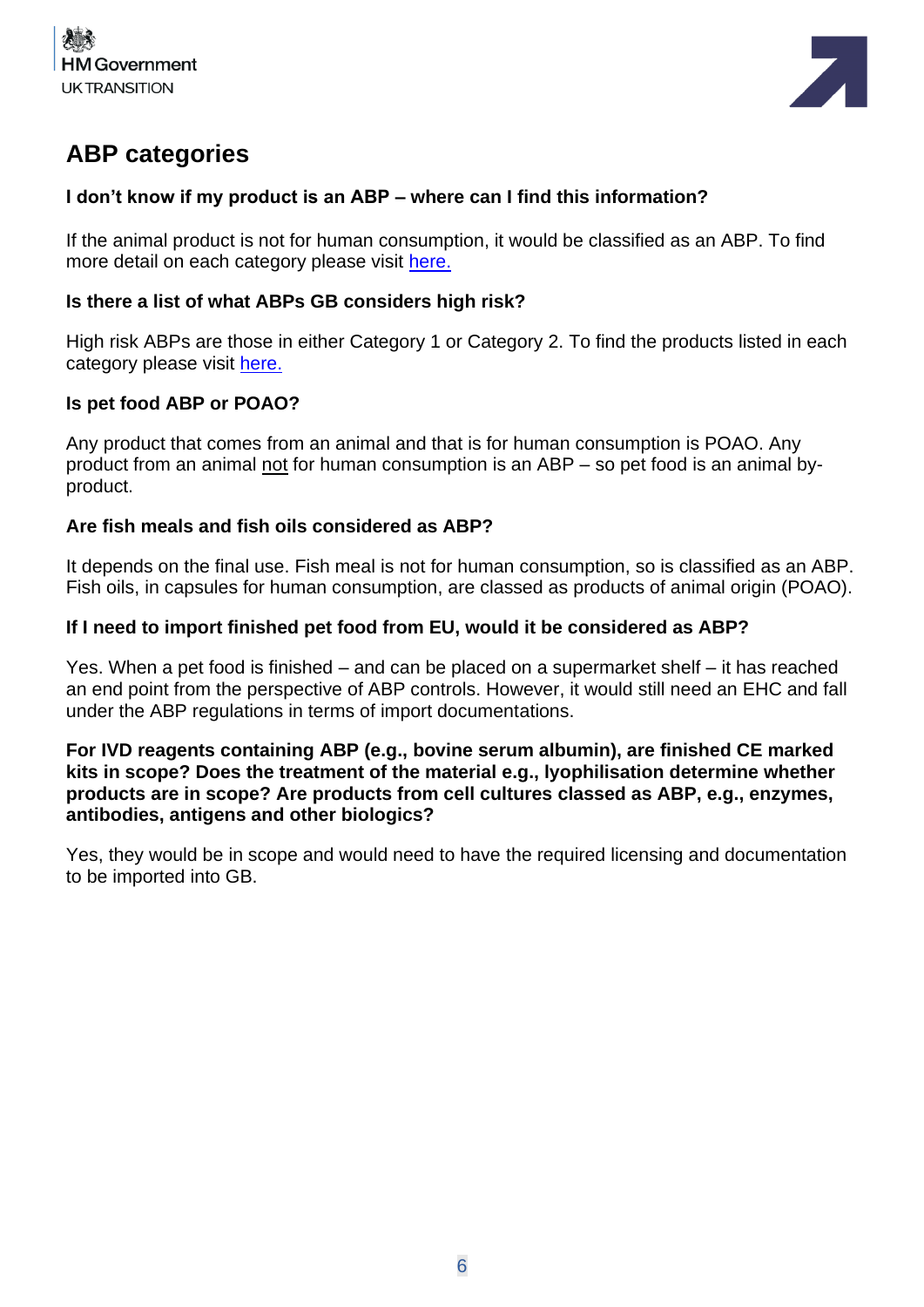



## **Export Health Certificates**

#### **What is an Export Health Certificate?**

An EHC is a document that confirms that certain information, health standards and regulations have been met so ABPs can be imported into Great Britain (GB).

EHCs need to be completed by the exporting country and signed by a certifying officer (usually an official veterinarian) or competent certifier, recognised by the exporting country as having the correct qualifications to certify the product in question.

At present, most ABPs do not need an EHC until 1 July 2022.

#### **Why do I need an EHC?**

An EHC ensures that our high biosecurity and food safety standards are met.

A completed EHC is needed for each consignment of ABPs imported to GB. If a GB trader imports a consignment which includes a mix of products, they'll need to make sure the exporter arranges an EHC for each product type.

#### **Who is responsible for arranging EHCs?**

For products coming in from the European Union (EU) into Great Britain the exporter in the EU country will obtain the EHC, which will be issued by the relevant competent authority in the EU Member State.

#### **Where will I get an EHC?**

Export Health Certificates are issued by the competent authority in the exporting country, based on the requirements outlined in the model health certificates on gov.uk. The EHC is issued to the exporter based in the European Union (EU), who then provides the importer with an electronic copy to upload onto the notification in IPAFFS before the consignment arrives into Great Britain. It is the responsibility of the GB importer (or a representative acting on their behalf) to pre-notify authorities using IPAFFS.

For commodity-specific advice, please refer to the Import Information Notes (INN) on the Animal and Plant Health Agency's (APHA) Vet Gateway.

#### **What should I do if an export health certificate is not available for my ABP commodity?**

The scope of the certificate is outlined on the health certificate. If the ABP commodity does not have a harmonised GB health certificate, the importer should check if there is a general licence here. If there is no general licence, the importer should complete the IV58 form at GOV.UK and send this to imports@apha.gov.uk.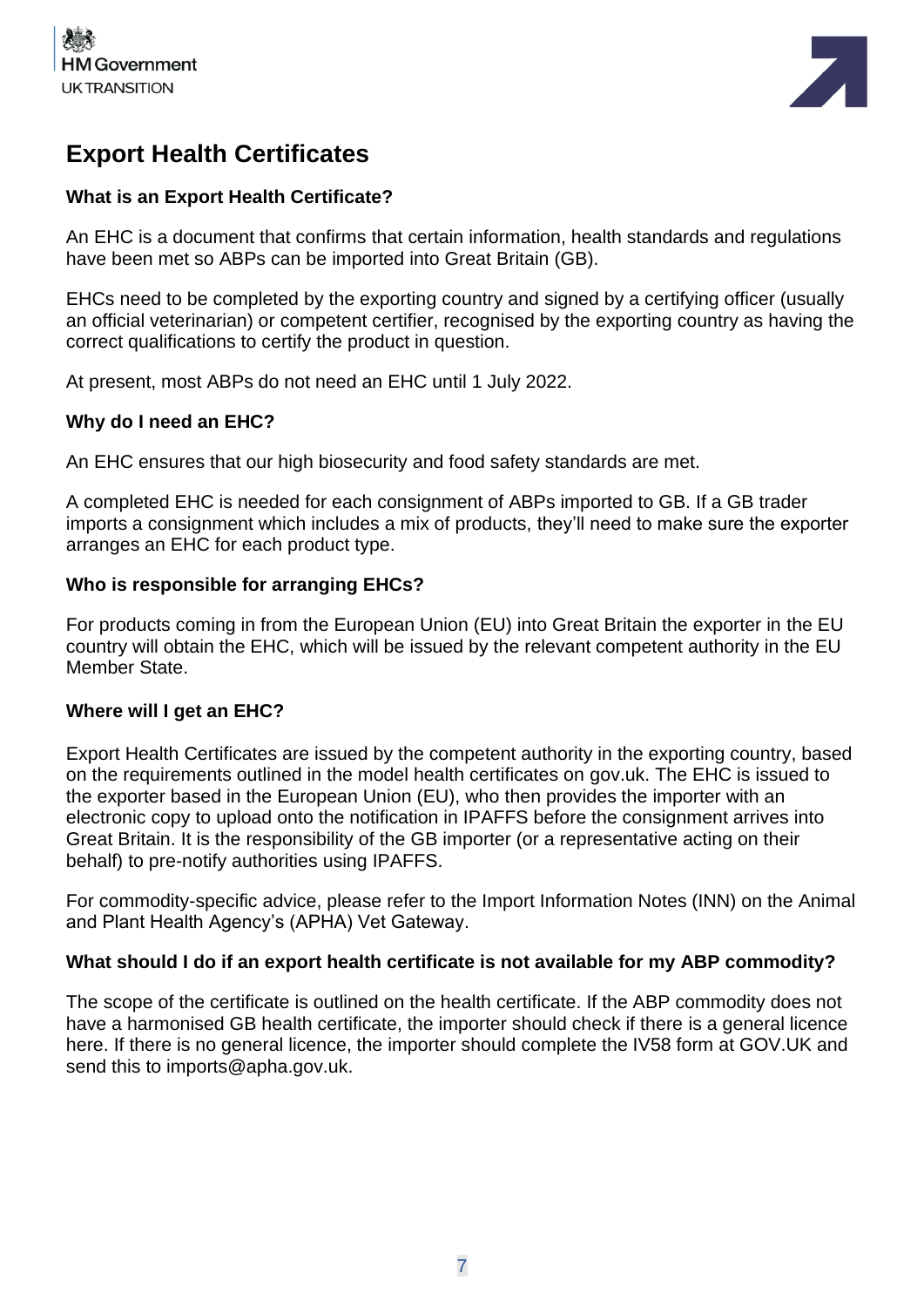



As part of the application, you will need to include the:

- · Ingredient list, including percentage breakdown
- · Origin of the ABP content and final product

· Flow diagram of the process to develop the final product (including heat treatment/processing applied to ABP)

For more information about what you need to do to prepare and the phased change for animal and animal product imports EU-GB please visit here.

#### **Can an EHC cover multiple products?**

The facility to group various product lines onto a single EHC is decided by the specific conditions of the relevant EHC. For example, multiple commodity codes can be added to one EHC, as far as the definition of the products falls within the scope of the certificate. This can be found in the guidance notes and only if each meets the same attestations on the certificate.

For example, it may be possible to consolidate a number of batches of product into a single consignment, which a single EHC would cover. This could cover, for example, multiple product lines of the same commodity type (e.g., composite products) from the same supplier.

#### **What is the process for arranging an EHC?**

- 1. The exporter contacts the competent authority to arrange for a certifying officer to inspect the goods to be imported to GB.
- 2. The certifying officer(s) reviews the consignment and, if it meets the required conditions, issues the EHC.
- 3. The EU exporter obtains the EHC from the competent authority and sends an electronic copy to the GB importer.
- 4. The importer uploads an electronic copy of the EHC on IPAFFS.
- 5. The original certified EHC travels with the consignment.

#### **Is an EHC required for each consignment or would it be possible to have an EHC covering an annual validity period for several consignments?**

You must obtain an EHC for each consignment. An EHC can only be used once, for its group of products.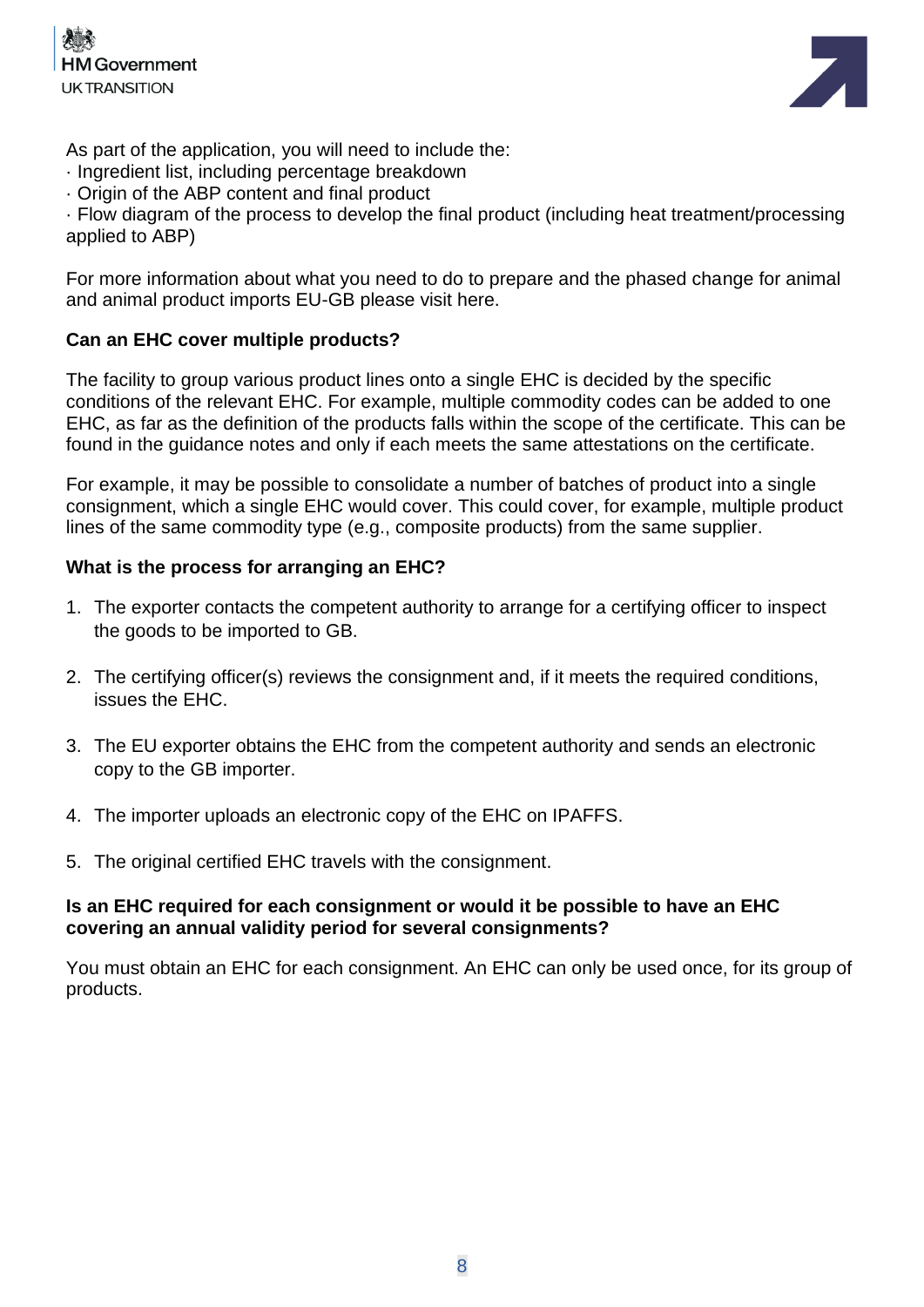



#### **Will Export Health Certificates require other documentation?**

Any official SPS documents that are required to accompany the EHC, such as any additional attestations or lab results, will be specified on the appropriate EHC.

Other documentation may be required depending on the commodity, such as a catch certificate for marine-caught fish, or for customs purposes.

#### **Is there guidance on EU-GB import EHCs on gov.uk?**

We publish guidance on completing the export health certificate and commodity-specific information is available on APHA's Vet Gateway. However, detailed Notes for Guidance (NFGs) are produced by the exporting country. Please contact the competent authority in the exporting country to find out more.

#### **Can I see an example of an Export Health Certificate?**

Yes. You can find [model Export Health Certificates](https://www.gov.uk/government/collections/health-certificates-for-animal-and-animal-product-imports-to-great-britain#animal-by-products) on gov.uk alongside other related templates and information. Note that these model certificates are for your information only – they are not valid for download and manual completion.

#### **Does the Export Health Certificate require the vehicle registration number?**

All fields on the EHC must be completed, be accurate at the time it is issued, and all mandatory fields must be completed, including the vehicle registration number.

However, in line with Annexe II of 2019/628 the certifying officer should record the intended means of transport in I.15 based on information provided by the exporter. If the vehicle registration number changes, the person responsible for the load must inform the Border Control Post (BCP) of the new registration number.

#### **If the trailer and truck numbers must be on the EHC, suppliers may not have this in advance (until the lorry turns up) – so can this be added manually to the EHC?**

The UK has implemented the same system at the EU currently has for imports from third countries, and as part of that system, the certifying officer is required to verify the means of transport and its identity, which in many cases is the vehicle registration and the trailer number.

If the truck that leaves the premises where the goods are certified is not going to be the means of transport into GB, the first vehicle's details will have to be entered on the certificate and then the representative or the haulier moving the goods should inform the BCP in writing that the details have changed for the vehicle. This is one of a limited number of situations in which information may be presented to the BCP that is different to what is on the EHC without the certificate needing to be reissued or replaced.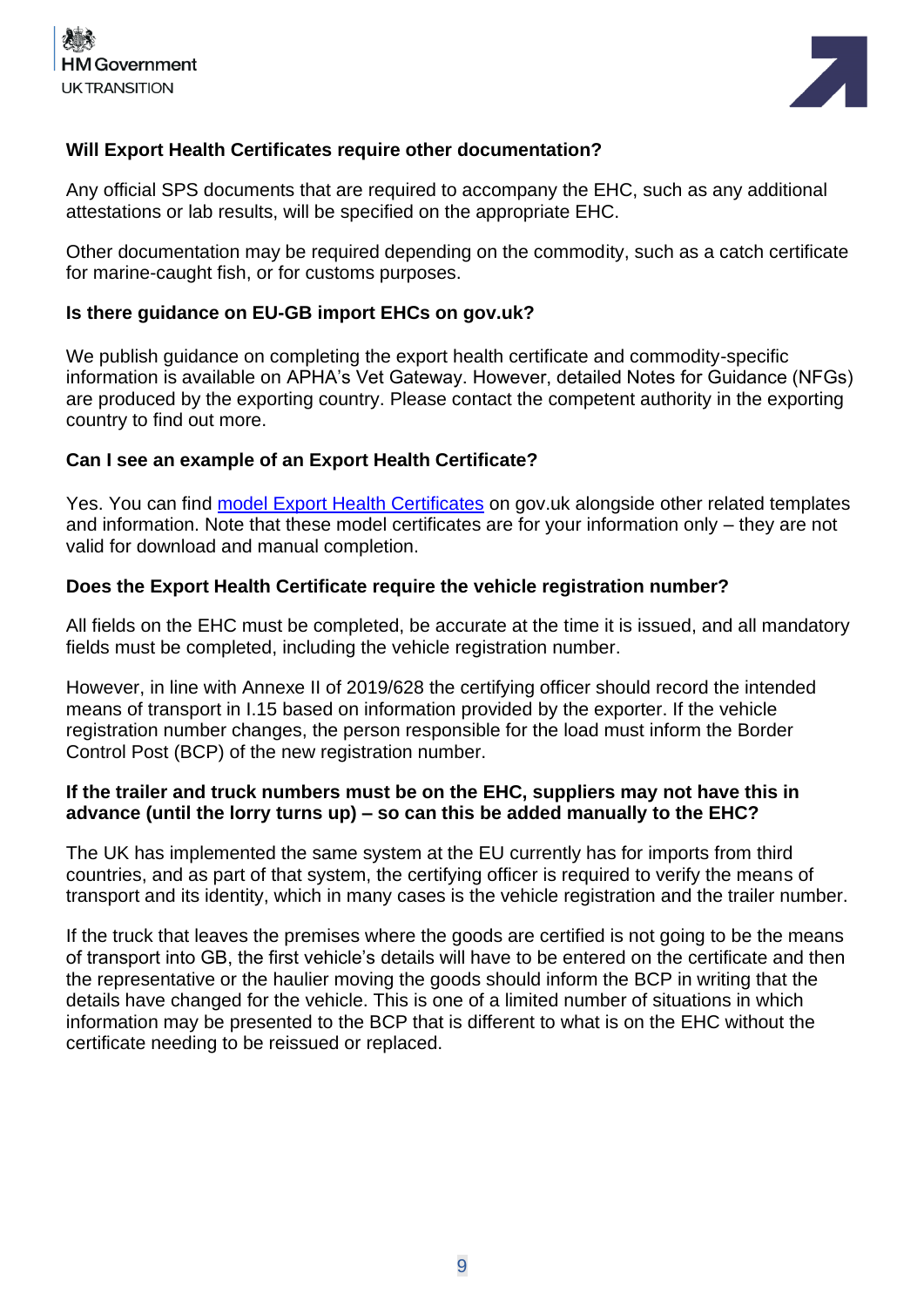



#### **Does the EHC need to be completed in English? Are EHCs available in local languages?**

The EHC will need to be completed in English to allow for documentary checks to take place. It is the responsibility of the Competent Authority of the exporting country to organise translations of the EHCs to support the certification process.

#### **What happens if the original signed EHC is lost or destroyed in transit?**

The original EHC needs to accompany the consignment to the BCP/destination. If the EHC is lost or destroyed in transit, it could result in potential rejection of the consignment.

#### **What happens if there is a discrepancy with the quantity loaded onto the vehicle?**

All the details and relevant information for the consignment will need to be reflected on the EHC. The Certifying Officer (CO) will check the details are correct at the point of certification.

#### **Can a certifying officer in an EU Member State exporting country certify EHCs remotely?**

ABP imports to GB must meet all the requirements set out in our model EHCs and it is up to Member States to comply with these requirements. There is no legislative requirement for certification to take place in person, providing the certifying officer is still able to determine the consignment meets GB import requirements.

#### **What are documentary, identity and physical checks?**

A documentary check is an examination of official certifications, attestations and other commercial documents that are required to accompany a consignment.

An identity check entails the visual inspection of a consignment to verify that its content and labelling corresponds to the information provided in accompanying documentation.

A physical check entails a check on the goods to verify that they are compliant with the sanitary and phytosanitary import requirements for GB. This includes, as appropriate, checks on the consignment's packaging, means of transport and labelling, temperature sampling, laboratory testing or diagnosis as required.

ABP consignments will be physically checked by opening the container, boxes, and checking the product to ensure no evidence of contamination, mould, or bacterial overgrowth, etc. Goods subject to physical checks will not always be sampled for lab testing. This is performed on a random basis, or if non-compliance is suspected, or the goods are subject to compulsory lab testing due to a history of non-compliance.

#### **Can the EHC be printed and signed by hand?**

Export Health Certificates are issued to the exporter by the relevant competent authority in the EU Member State. The certificate will need to be signed by the certifying officer.